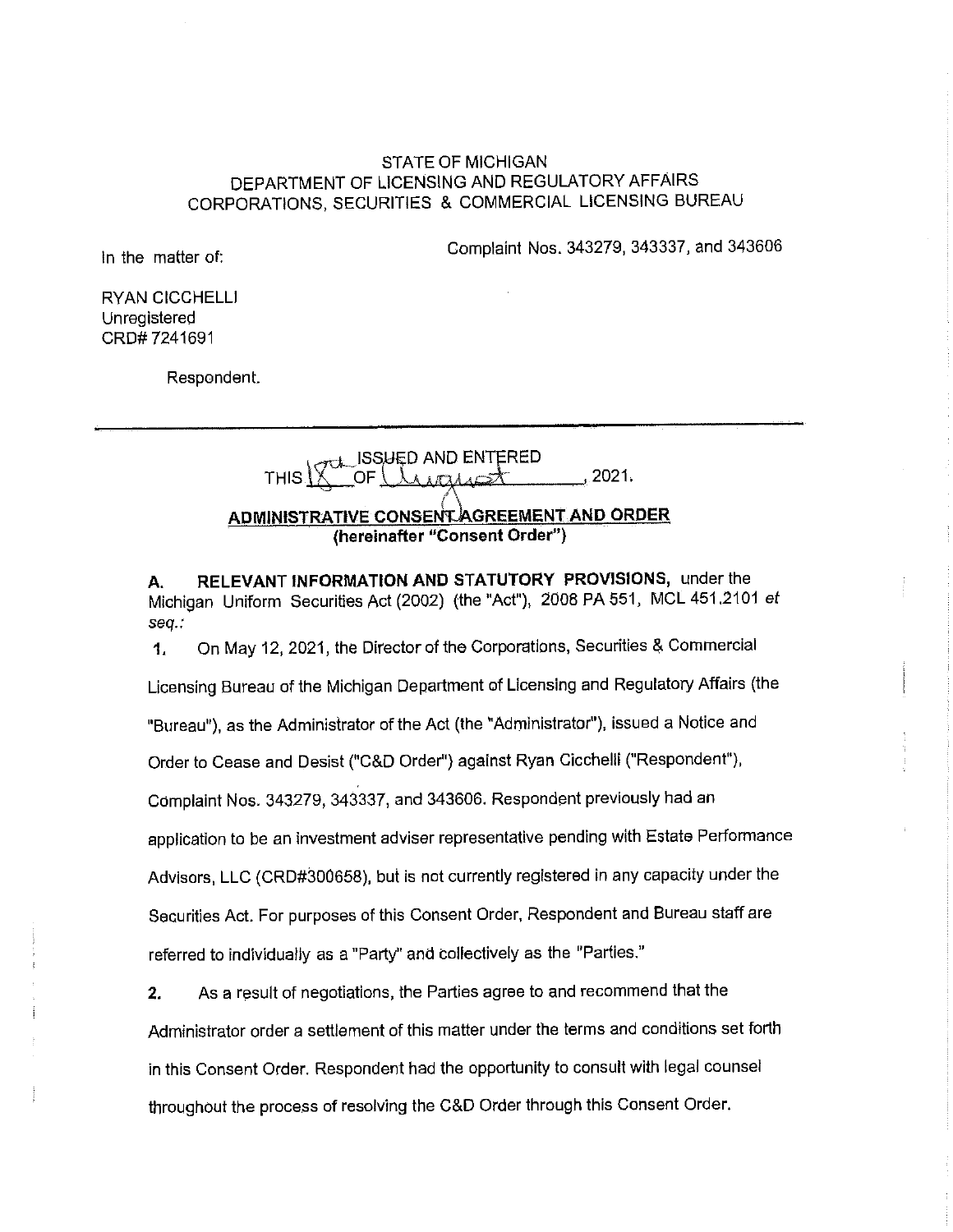**B. AGREEMENT.** The Parties agree to resolve the C&D Order under the following terms and conditions:

**1.** Respondent agrees to comply with the Act in connection with all future conduct and activities, including but not limited to ensuring that he is registered or exempt before effecting any further securities transactions in Michigan and ensuringthat any securities he offers or sells in Michigan are registered or exempt.

**2.** Respondent agrees to pay the Bureau a reduced civil fine in the settlement

amount of two thousand five hundred and 00/100 Dollars (\$2,500.00) (the

"Reduced Civil Fine"). Respondent agrees to pay the Reduced Civil Fine within sixty

(60) calendar days after the mailing date of this Consent Order, once entered. The

Reduced Civil Fine must be paid by cashier's check or money order made payable to

the "State of Michigan," contain identifying information (name and "Complaint Nos.

343279, 343337, and 343606"), and be mailed to the Bureau at the following address:

Corporations, Securities & Commercial Licensing BureauSecurities & Audit Division - Final Order Monitoring P.O. Box 30018 Lansing, Ml 48909

If any portion of the Reduced Civil Fine is overdue, the Administrator may refer it to the Michigan Department of Treasury for collection action against Respondent. In addition, and consistent with Paragraph B.13. below, the Administrator reserves the right to take bther available legal action to enforce payment of and collect the Reduced Civil Fine. **3.** The Bureau will report and publish this Consent Order according to its current

policy, as follows:

This Consent Order is a public record required to be published and made available to the public, consistent with section 11 of the Michigan Freedom of Information Act, MCL 15.241. The Bureau will publish this Consent Order consistent with its current policy, whereby copies of orders issued under the Act are posted to the Bureau's website and a summary of order content is included in monthly disciplinary action reports separately published on the Bureau's website. Following entry of the attached Order, the Bureau will update the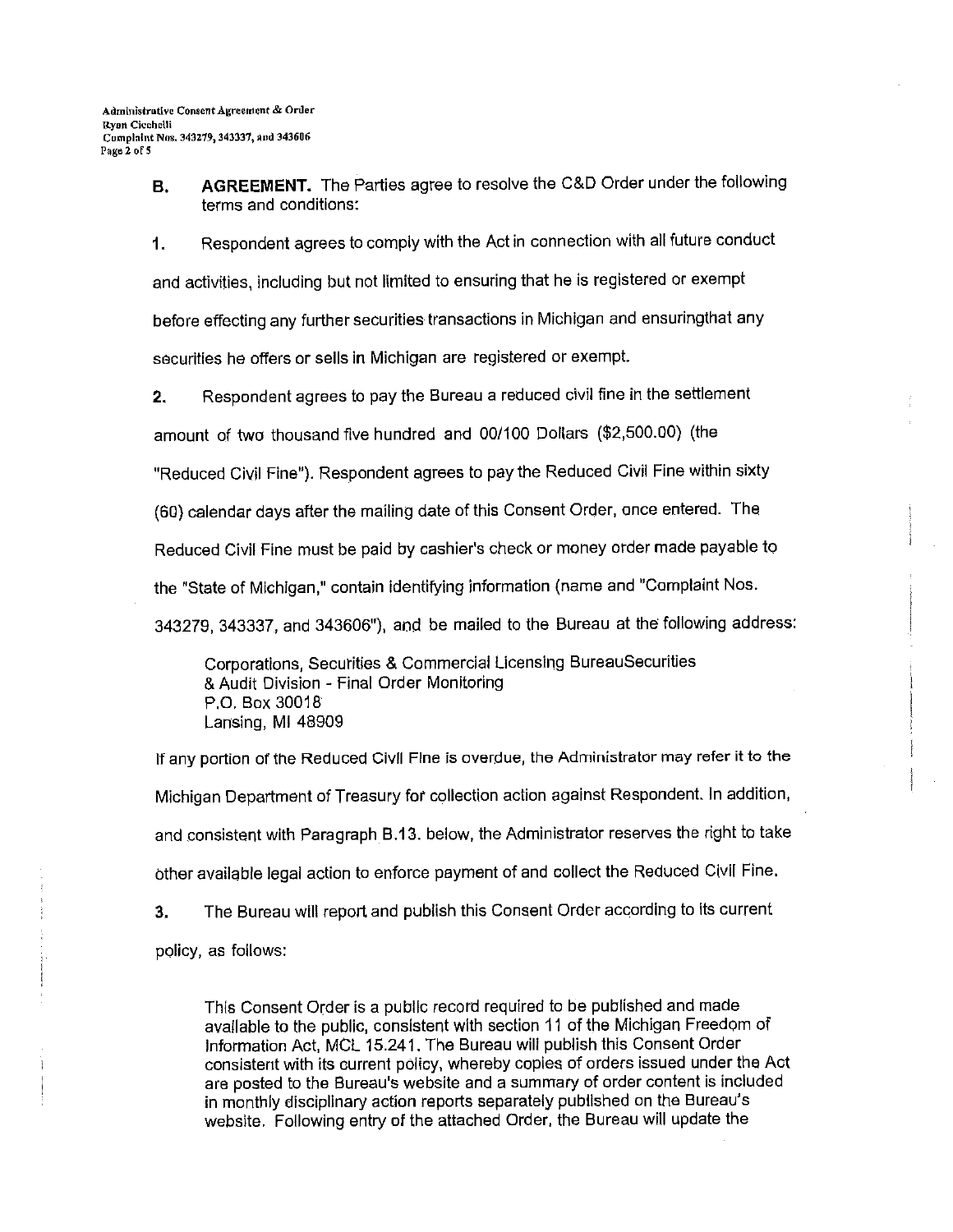relevant Form U6 with the Central Registration Depository reflecting the Parties' resolution the Disciplinary Order.

**4.** Notwithstanding the potential application of MCL 451.2412(9), this Consent Order expressly preserves the Bureau's and Administrator's ability to rely on and assert, in any future proceeding under the Act, all activities, conduct, and alleged Act violations by Respondent contained in or relating le the C&D Order.

**5.** Respondent neither admits nor denies the allegations In the C&D Order or any wrongdoing in connection with this matter, and consents to entry of this Consent Order only for the purpose of resolving the C&D Order in an expeditious fashion that avoids the time and expense associated with an administrative proceeding on the Hearing Request and any appeals therefrom.

**6.** The Parties agree that this Consent Order resolves only Respondent's activities, conduct, and alleged Securities Act violations contained in the Disciplinary Order through the effective date of this Consent Order. The Bureau reserves the right to take further action as permitted by law to address activities, conduct, or potential Securities Act violations alleged in the Disciplinary Order if not abated, or that were not addressed in the Disciplinary Order Itself. Further, the Parties acknowledge that this Consent Order does not preclude any other individual or entity, including but not limited to other authorized state or federal agencies or officials, from initiating or pursuing civil or criminal action against Respondent, and does not preclude Bureau staff from referring this matter to any law enforcement agency. The Consent Order does not preclude the Bureau or its staff from fully cooperating with any state or federal agency or official that may investigate or pursue its own civil or criminal enforcement against Respondent.

7. Respondent agrees that effective upon entry of this Consent Order, Respondent's Hearing Request is automatically revoked without further action by the Parties.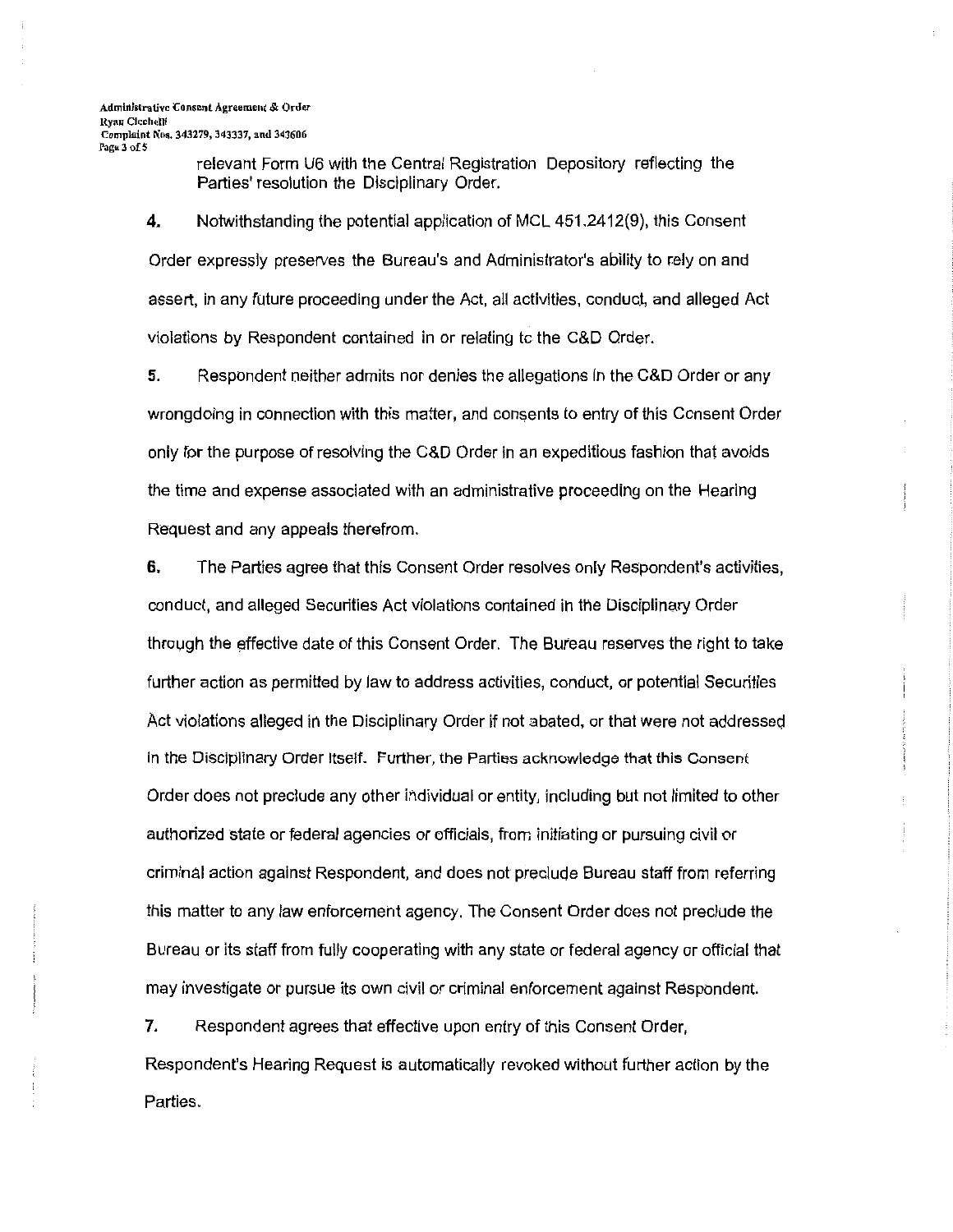8. Respondent agrees to cooperate with the Bureau and comply with any reasonable investigative demands made by the Bureau in the future for purposes of ensuring compliance with this Consent Order or the Act.

9. Respondent acknowledges and agrees that: (a) the Administrator has jurisdiction and authority to enter this Consent Order; (b) the Administrator may enter this Consent Order without any further notice to Respondent; and (c) upon entry of this Consent Order, it is final and binding, and Respondent waives any rightto a hearing or appeal of this Consent Order and the C&D Order under the Act, the rules promulgated under the Act or the predecessor Act, the Administrative Procedures Act of 1969, 1969 PA 306, MCL 24.201 *et seq.,* or other applicable law.

**10.** The Parties understand and agree that this Consent Order will be presented to the Administrator for her final approval as evidenced by its entry, and that the Administrator may, in her sole discretion, decide to accept or reject this Consent Order. If the Administrator accepts this Consent Order by entering it, this Consent Order becomes fully effective and binding in accordance with Paragraph B.9. above. If the Administrator rejects this Consent Order by refusing to enter it, the Parties waive any objection to submitting the Hearing Request for adjudication through a formal administrative proceeding and the Administrator remaining the final decisionmaker at the conclusion of that proceeding.

**11.** The Parties acknowledge and agree that this Consent Order contains the entire understanding of the Parties and supersedes and forever terminates all prior and contemporaneous representations, promises, agreements, understandings, and negotiations, whether oral or written, with respect to its subject matter. The Parties further agree that this Consent Order may only be amended, modified, or supplemented by a duly executed writing signed by each Party and approved by Order of the Administrator.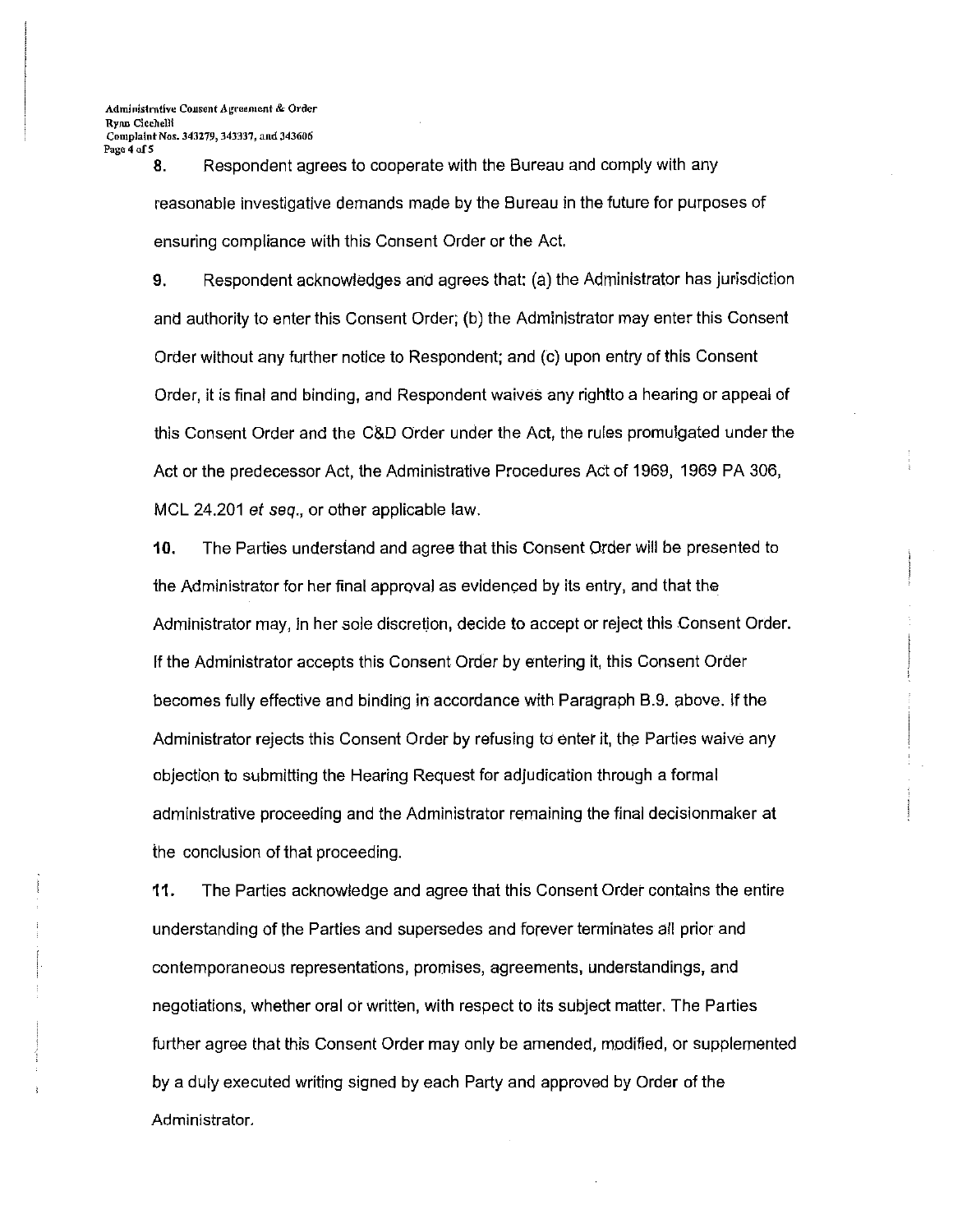**12.** The Parties acknowledge and represent that: (a) each Party has read this Consent Order in its entirety and fully understands all of its terms, conditions, ramifications, and consequences; (b) each Party unconditionally consents to the terms of this Consent Order; ( c) each Party has consulted with or had ample opportunity to consult with legal counsel of his, her, or its choosing prior to executing this Consent Order; (d) each Party has freely and voluntarily signed this Consent Order; and (e) the consideration received by each Party as described in this Consent Order is adequate.

**13.** The Parties acknowledge and agree that the Administrator retains the right to pursue any action or proceeding permitted by law to enforce the provisions of this Consent Order.

**14.** The Parties agree that facsimile or electronically transmitted signatures may be submitted in connection with this Consent Order and are binding on that Party to the same extent as an original signature.

[This space intentionally left blank]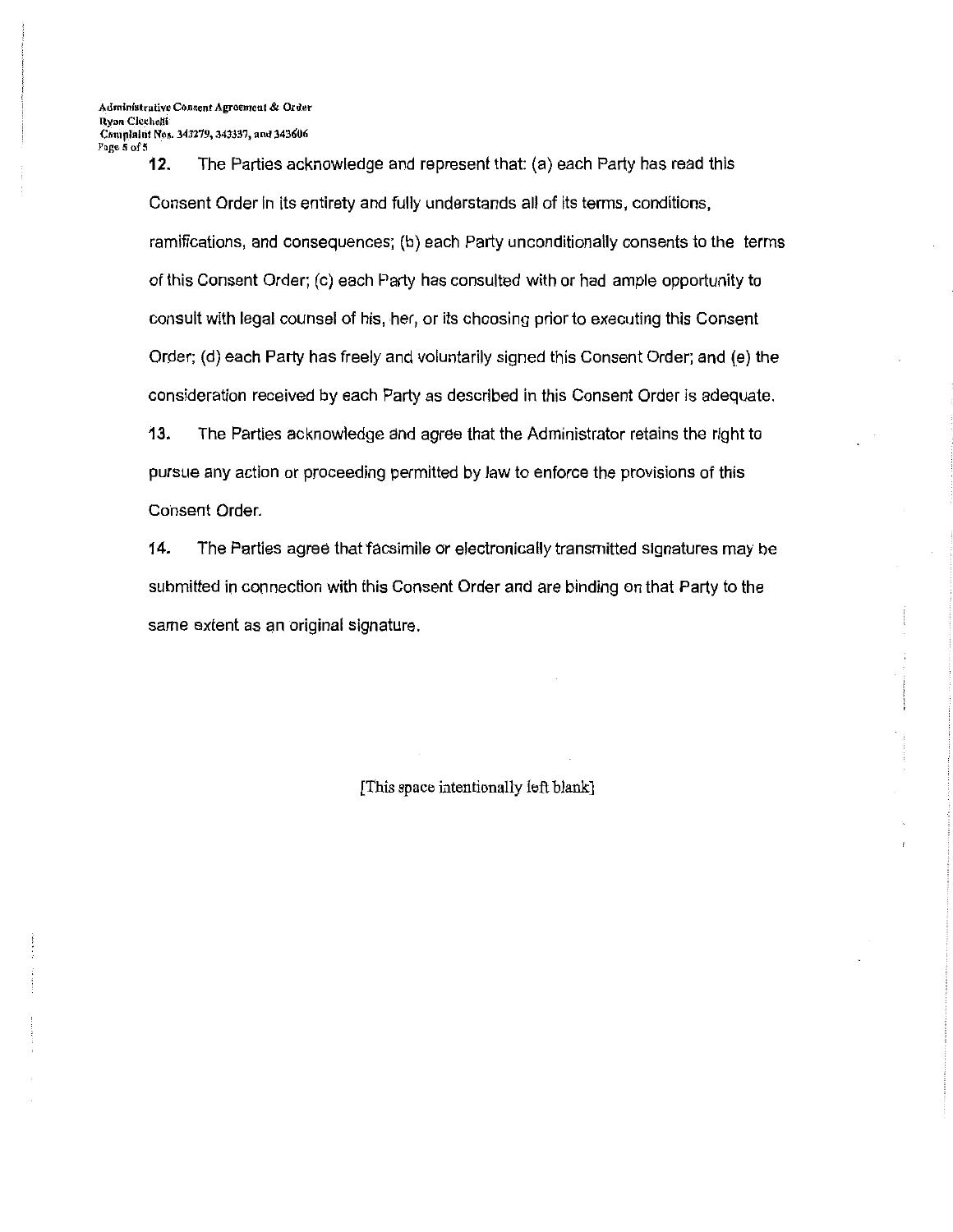Administrative Consent Agreement & Order Ryan Cicchelli Complaint Nos. 343279, 343337, and 343606<br>Page 6 of 5

| Through their signatures, the Parties agree to the above terms and conditions. |                        |  |  |  |
|--------------------------------------------------------------------------------|------------------------|--|--|--|
| Signed:<br>By: $]$<br>Ryan Ciccheli                                            | $ C - 1  - 8$<br>Date: |  |  |  |
| Himself<br>Its:                                                                |                        |  |  |  |

Reviewed by: Signed: <u>2 : 2 1</u> Date:  $\frac{B/12/2}{B R/4N}$  Date:  $\frac{B/12/2}{B R/4N}$ <br>Brian Witus// Eric Michaels Attorney for Respondent

 $\epsilon$ 

 $\ddot{\phantom{0}}$ 

Approved on behalf of Bureau staff by:

Signed: Date: By: Lindsay DeRosia, Interim Securities & Audit Division Director Corporations, Securities & CommercialLicensing Bureau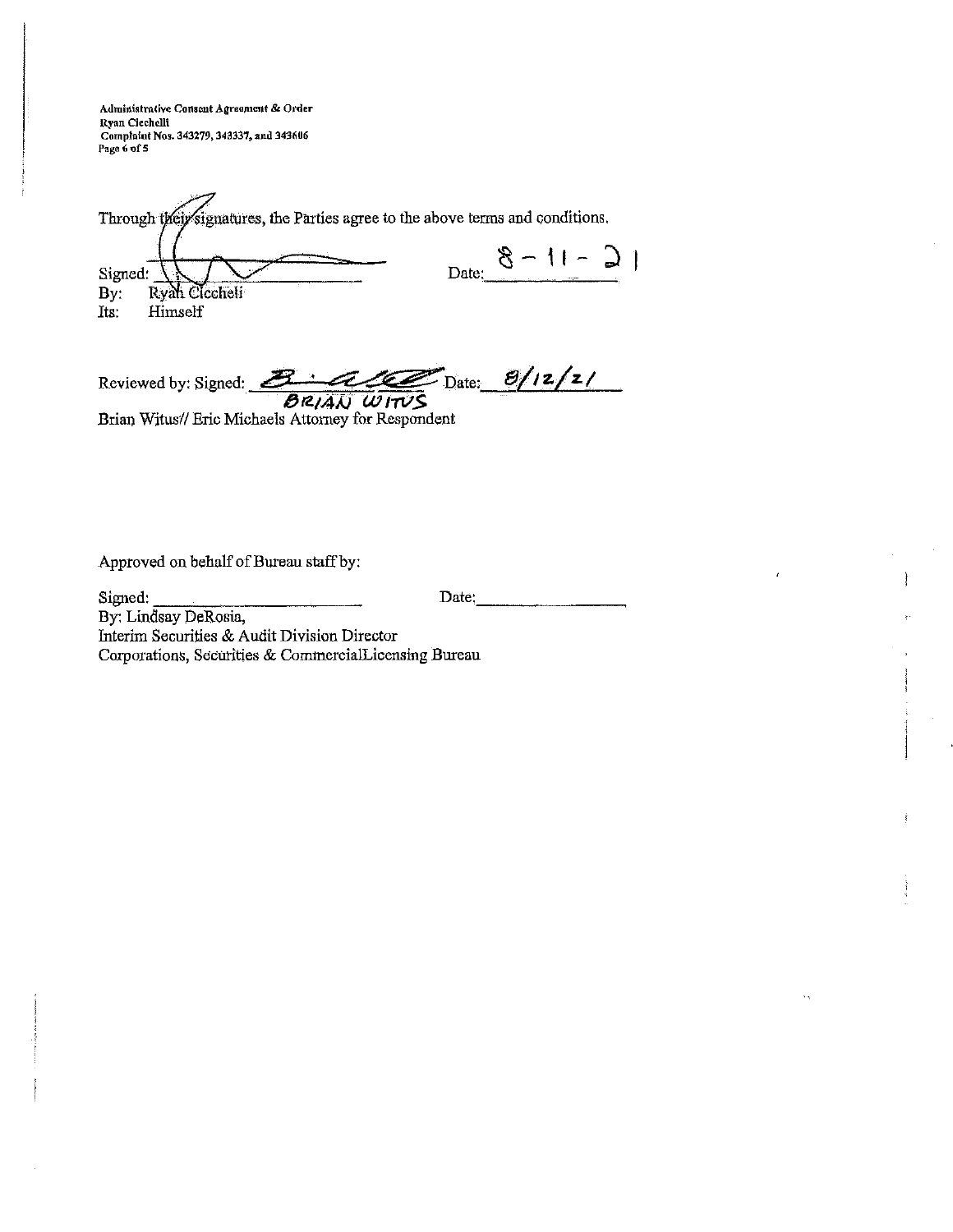**Administrative Consent Agreement & Order Ryan Cicchelli Complaint Nos. 343279, 343337, and 343606 Page 7 of8** 

Through their signatures, the Parties agree to the above terms and conditions.

| Signed: |                   | Date: |  |
|---------|-------------------|-------|--|
|         | By: Ryan Ciccheli |       |  |
| Its:    | Himself           |       |  |

Reviewed by: Signed: \_\_\_\_\_\_ \_ Date: ---------

Brian Witus// Eric Michaels Attorney for Respondent

Approved on behalf of Bureau staff by:

Signed: *<i>dinds of Alle-z* 

Date: 8/13/2021

 $\angle$ 

Interim Securities & Audit Division Director Corporations, Securities & CommercialLicensing Bureau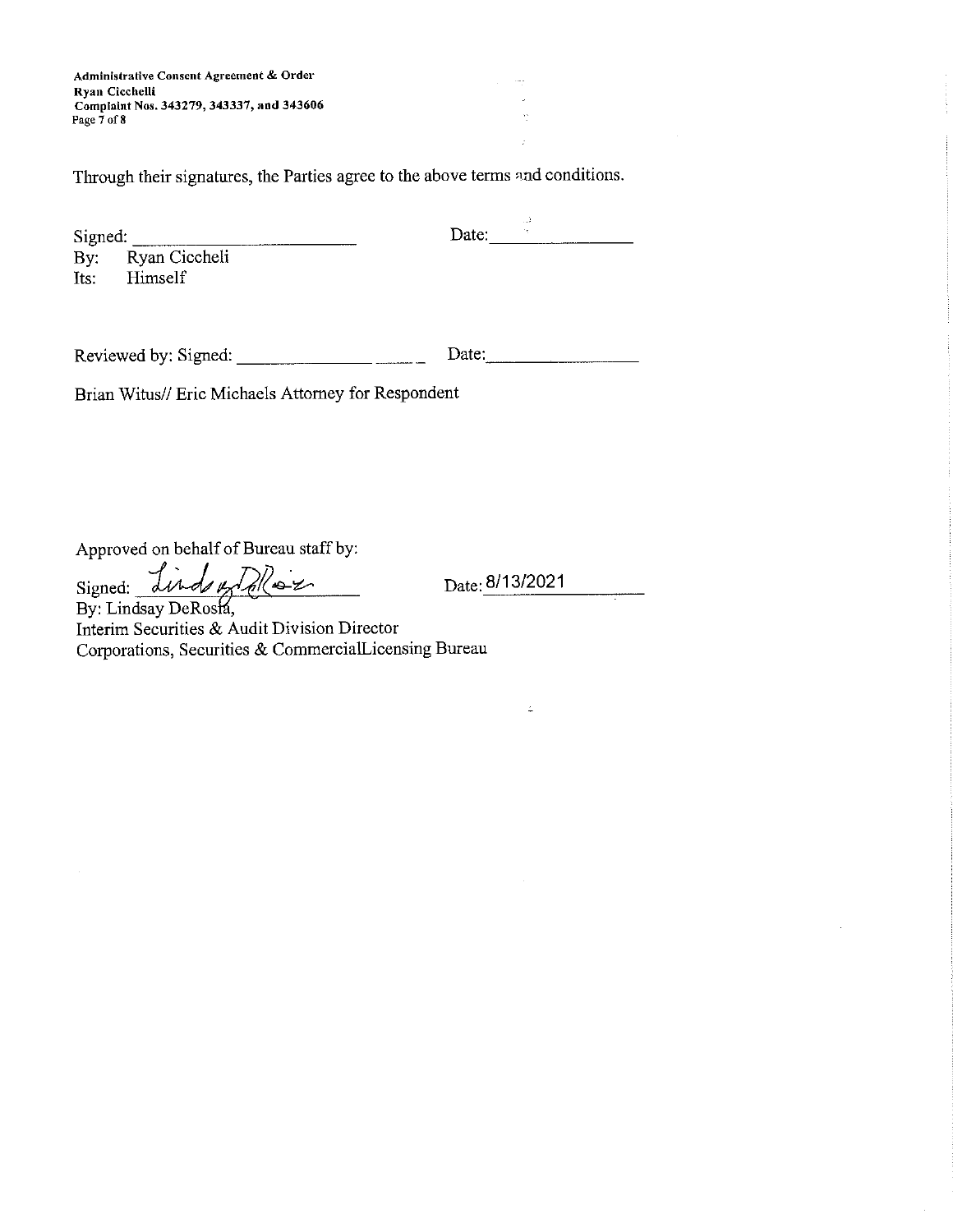Administrative Consent Agreement & Order **Ryan Cicchelli** Complaint Nos. 343279, 343337, and 343606<br>Pago 7 of 5

镍

#### C. **ORDER**

The Administrator NOW, THEREFORE, ORDERS:

THE TERMS AND CONDITIONS IN THE ABOVE FULLY EXECUTED CONSENT AGREEMENT ARE INCORPORATED IN THIS ORDER.

By: Linda Clegg

Administrator and Director Corporations, Securities & Commercial Licensing Bureau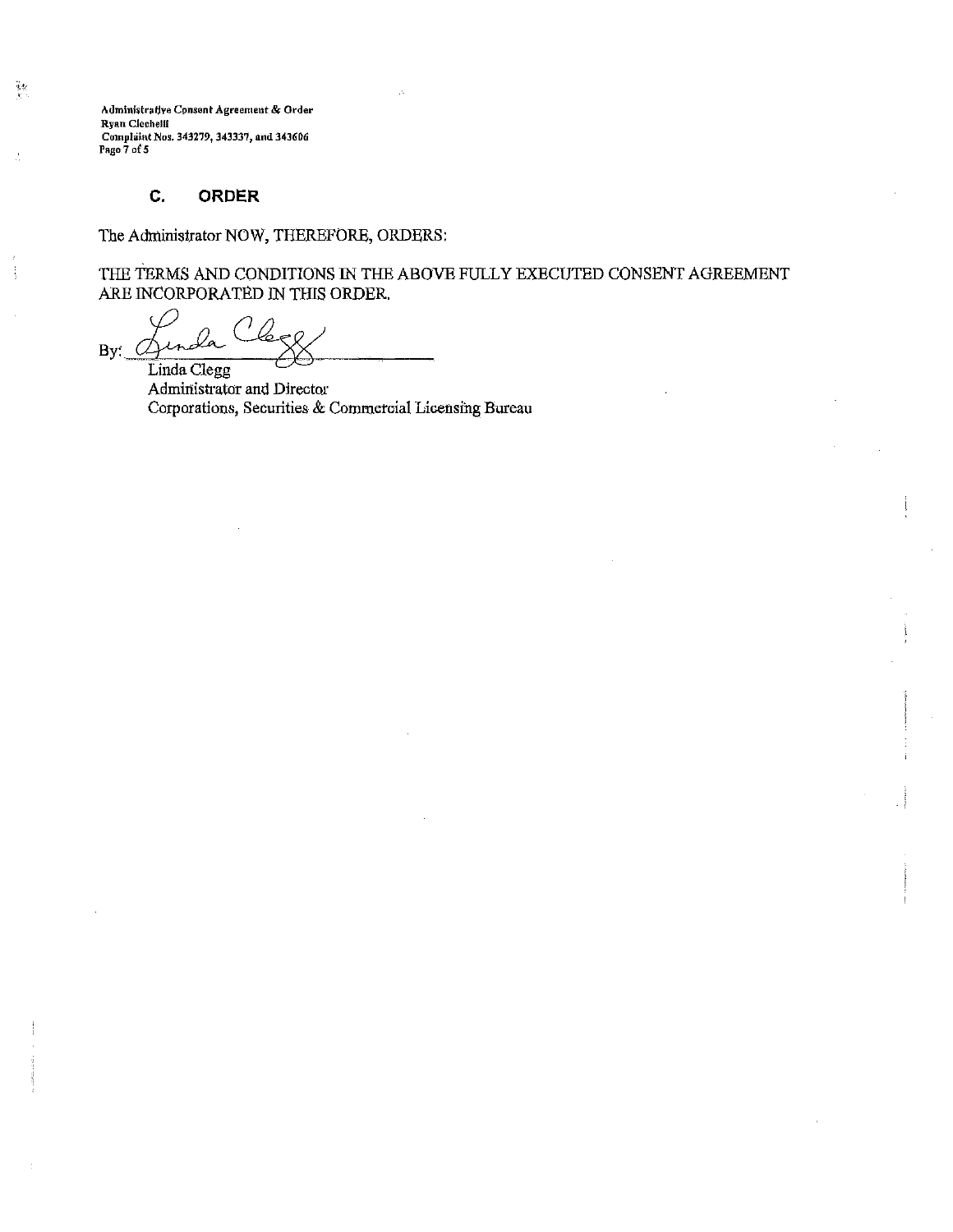# STATE OF MICHIGAN DEPARTMENT OF LICENSING AND REGULATORY AFFAIRS CORPORATIONS, SECURITIES & COMMERCIAL LICENSING BUREAU

In the Matter of:

Complaint Nos. 343279, 343337, 343606

RYAN CICCHELLI Unregistered CRD#7241691

Respondent.

----------------------'/

Issued and entered

This  $42$ <sup>th</sup> day of May, 2021

### NOTICE AND ORDER TO CEASE AND DESIST

Linda Clegg, the director ("Administrator") of the Corporations, Securities  $\&$ Commercial Licensing Bureau ("Bureau"), pursuant to her statutory authority and responsibility to administer and enforce the Michigan Uniform Securities Act (2002), 2008 PA 551, as amended, MCL 451.2101 *et seq* ("Securities Act"), hereby orders Ryan Cicchelli ("Respondent") to cease and desist from offering and selling unregistered securities, and from acting as an unregistered agent for Jatango, LLC ("Jatango"), contrary to the Securities Act. Respondent is notified of the opportunity to request a hearing in this matter.

## **I. BACKGROUND**

#### **A. The Respondent**

1. Ryan Cicchelli is a resident of the state of Michigan. Respondent is not registered in any capacity under the Securities Act in Michigan. He previously had an application for registration as an investment adviser representative pending with Estate Performance Advisors, LLC (CRD#300658), a Michigan-registered investment adviser until on or around May 10, 2021. Respondent holds various insurance licenses outside the scope of the Securities Act.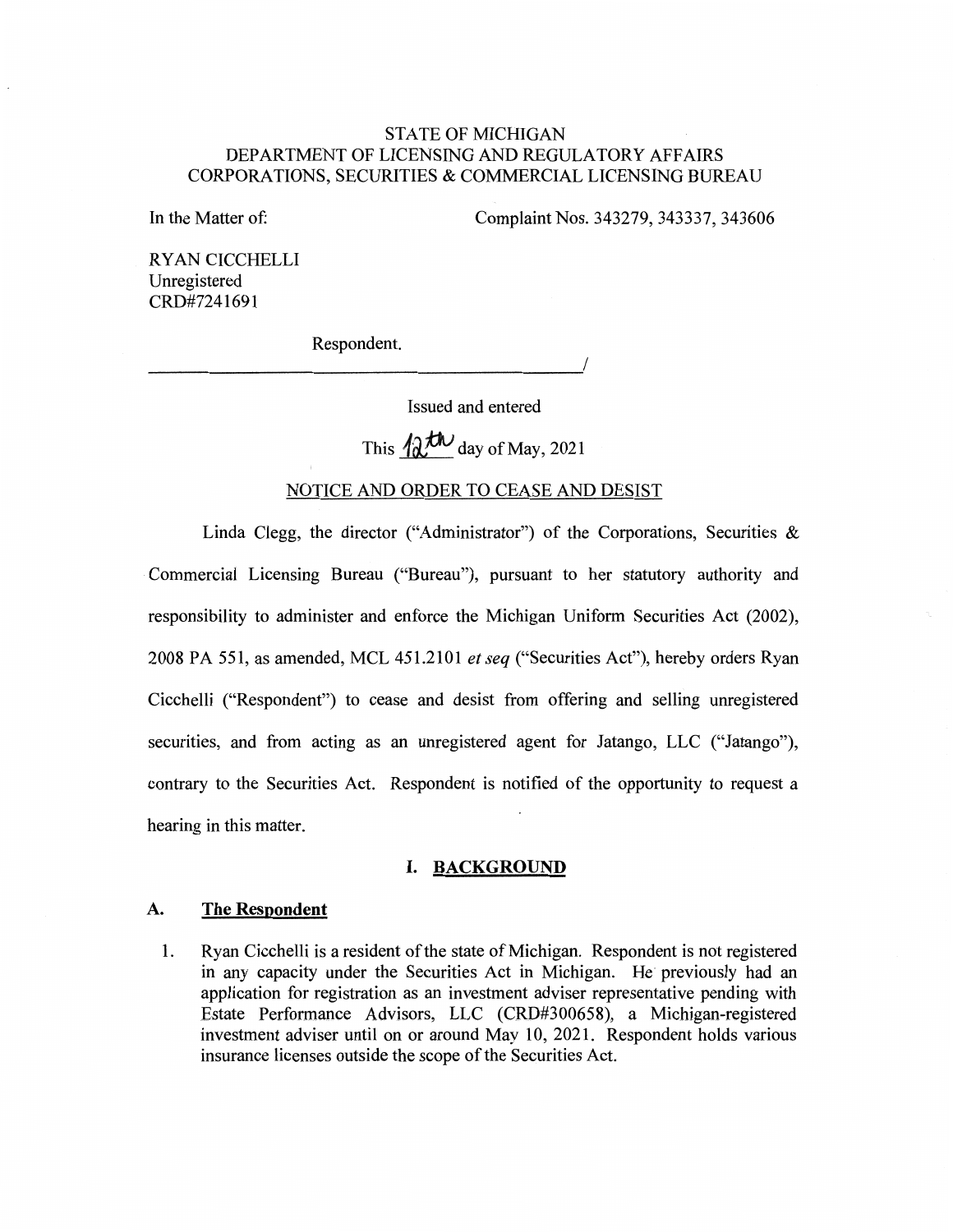## **B. Findings of Fact**

- 1. Bureau staff investigated Respondent's activities under the Securities Act after receiving multiple consumer complaints related to Jatango.
- 2. The investigation developed evidence that Respondent met with Michigan investor RB and his spouse at their home in or around April of 2019 to discuss insurance needs. At the end of the meeting about insurance products, Respondent recommended that RB and his spouse invest in Jatango. Respondent assisted RB and his spouse to complete and transfer the paperwork necessary to effect the investment in Jatango. RB and his spouse obtained a money order from their credit union for \$20,000 and gave the funds to Respondent to forward to Jatango to effect the purchase of the investment contract securities.
- 3. The investigation developed evidence that Respondent met with Michigan investor CW in or around October of 2018 to discuss insurance products. During the meeting about insurance products, Respondent recommended that CW invest in Jatango. Respondent thereafter assisted CW to complete and transfer the paperwork necessary to effect the investment in Jatango. CW liquidated taxdeferred investments to fund a \$50,000 investment in Jatango and incurred a substantial tax liability as a result.<sup>1</sup> CW recalled that she gave the \$50,000 check to Respondent to forward to Jatango to effect the investment transaction.
- 4. The Jatango investments offered and sold to RB and his spouse and to CW were not registered and neither Respondent nor Jatango has identified a relevant exemption, exception, preemption, or exclusion justifying the failure to register the securities offerings.<sup>2</sup>
- 5. Respondent was not registered as an agent under the Securities Act and has not identified a relevant<sup>3</sup> exemption, exception, preemption, or exclusion justifying the failure to register as an agent.

 $1$  CW believed the Jatango investment would be a "rollover" from one tax-deferred account to another, such that there would not be any adverse tax consequences. Instead, CW represented to the Bureau that there was a \$9,000 taxable event as a result of the chain of transactions leading to the Jatango investment.

<sup>2</sup>The Bureau is issuing a Notice and Order *to* Cease and Desist to Jatango, LLC concurrent with the issuance of this Notice and Order to Cease and Desist.

<sup>&</sup>lt;sup>3</sup> Respondent claimed he acted as a finder under MCL 451.2102(i) and not an agent of an issuer. A finder is defined by MCL 451.2102(i) as "a person who, for consideration, participates in the offer to sell, sale, or purchase of securities by locating, introducing, or referring potential purchasers or sellers." The Court of Appeals has stated, "If a finder becomes an advocate and seeks to induce a person to invest, the exemption for activities as a finder is lost. A finder operating under the Act may not actively participate in the offer and sale ... [A]n active participant in the transaction will likely be classified as an unregistered agent and endanger an exemption from registration." *Pransky v Falcon Group, Inc.,* 311 Mich App 164, 183-84.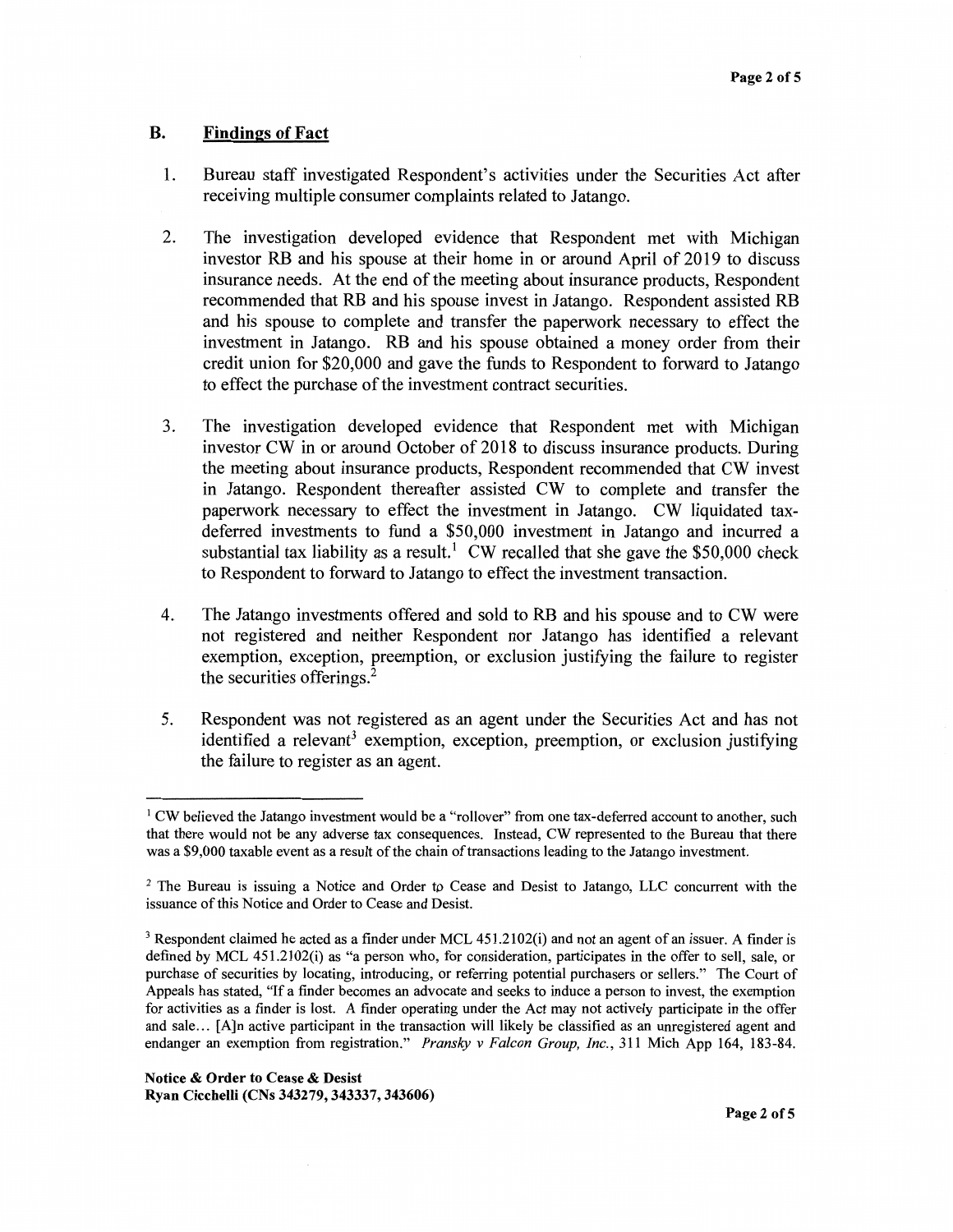#### II. **RELEVANT STATUTORY PROVISIONS**

1. Section 301 of the Securities Act, MCL 451.2301, states:

A person shall not offer or sell a security in this state unless 1 or more of the following are met:

(a) The security is a federal covered security.

(b) The security, transaction, or offer is exempted from registration under section 201 to 203.

( c) The security is registered under this act.

2. Section 402(1) of the Securities Act, MCL 451.2402(1), states:

An individual shall not transact business in this state as an agent unless the individual is registered under this act as an agent or is exempt from registration as an agent under subsection (2).

3. Section 503(1) of the Securities Act, MCL 451.2503(1), states:

In a civil action or administrative proceeding under this act, a person claiming an exemption, exception, preemption, or exclusion has the burden to prove the applicability of the exemption, exception, preemption, or exclusion.

### III. **CONCLUSIONS OF LAW**

- 1. Respondent Ryan Cicchelli offered and sold Jatango, LLC investment contract securities to Michigan residents. The securities were not federal covered, exempt from registration, or registered, in violation of section 301 of the Securities Act, MCL 451.2301.
- 2. Respondent Ryan Cicchelli acted as an agent for Jatango, LLC when he offered and sold the Jatango investment contract securities to Michigan investors without the benefit of registration or a properly-claimed exemption, exception, preemption, or exclusion, in violation of section 402(1) of the Securities Act, MCL 451.2402(1).

Here, both **RB** and CW stated that Respondent recommended the Jatango investments, helped them complete the paperwork necessary to invest, and passed the paperwork and payments onto the issuer. Respondent confirms he assisted these investors with key parts of the transactions. Respondent's activities went beyond "locating, introducing, or referring" these Michigan investors. As a result, Respondent's activities went beyond the allowable activities of an unregistered finder, and into activities of an agent required to be registered or exempt from registration under MCL 451.2402(1 ).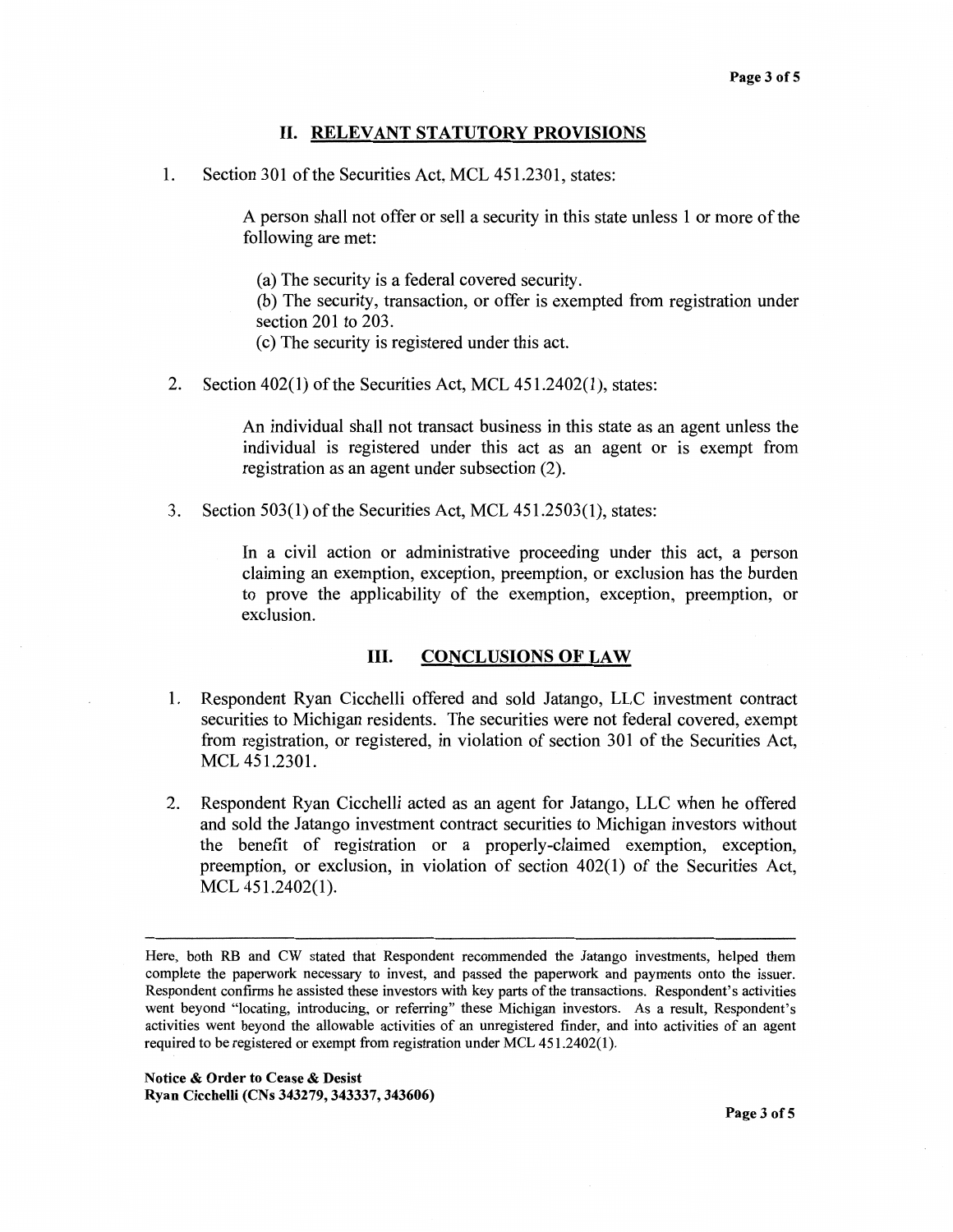## **IV. ORDER**

IT IS THEREFORE ORDERED, pursuant to section 604 of the Securities Act, MCL 451.2604, that:

- A. Respondent shall immediately CEASE AND DESIST from offering and selling unregistered securities and from acting as an unregistered agent, contrary to the Securities Act.
- B. Pursuant to section 604(2) of the Securities Act, this Notice and Order to Cease and Desist is IMMEDIATELY EFFECTIVE.
- C. In a Final Order, the Administrator, under section 604(4) of the Securities Act, MCL 451.2604(4), intends to impose a civil fine of \$20,000.00 against Respondent. This Notice and Order to Cease and Desist may become final pursuant to Section VI, below.
- D. Pursuant to section 508 of the Securities Act, MCL 451.2508, a person that willfully violates the Securities Act, or an order issued under the Securities Act, is guilty of a felony punishable by imprisonment for not more than 10 years or a fine of not more than \$500,000.00 for each violation, or both. An individual convicted of violating a rule or order under this act may be fined, but shall not be imprisoned, if the individual did not have knowledge of the rule or order.

# **V. NOTICE OF OPPORTUNITY FOR HEARING**

Section 604 of the Securities Act, MCL 451.2604, provides that Respondent has 30 days beginning with the first day after the date of service of this Notice and Order to Cease and Desist to submit a written request to the Administrator asking that this matter be scheduled for a hearing. If the Administrator receives a written request in a timely manner, the Administrator shall schedule a hearing within 15 days after receipt of the request. The written request for a hearing must be addressed to:

> Corporations, Securities & Commercial Licensing Bureau Regulatory Compliance Division P.O. Box 30018 Lansing, MI 48909

By email: CSCL-FOIA@Michigan.gov

## **VI. ORDER FINAL ABSENT HEARING REQUEST**

A. Under section 604 of the Securities Act, MCL 451.2604, the Respondent's failure to submit a written request for a hearing to the Administrator within 30 days after the